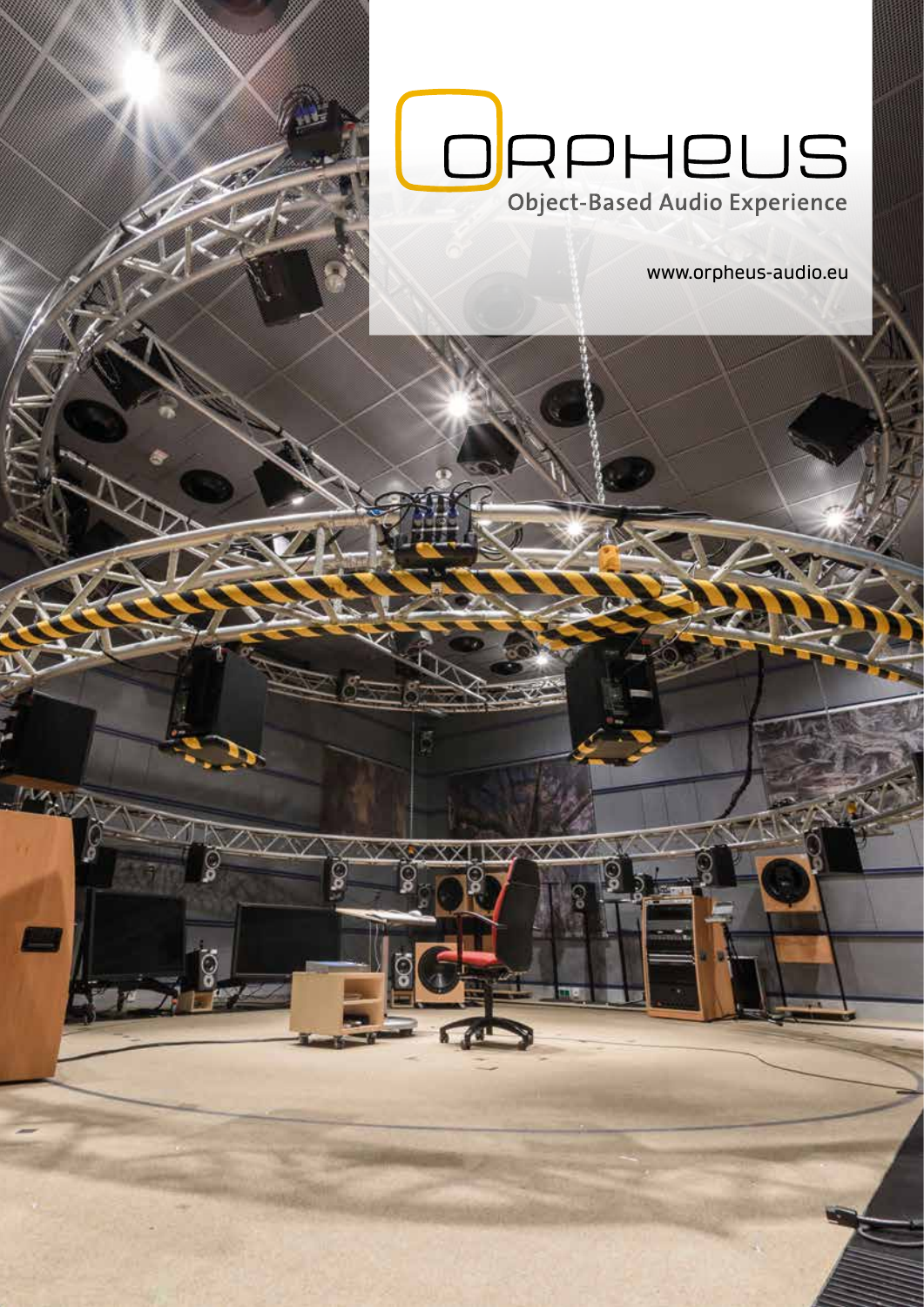# The challenge

Audience expectations and media usage patterns are changing. Users want to access media content anywhere and anytime on demand. They increasingly access content via broadband Internet and mobile devices. The media environment has become cross-platform and multi-device. Broadcasters and other providers need to adapt media production and distribution accordingly. They have to offer immersive and interactive content that adapts to the user. The ORPHEUS project is addressing this challenge.

# The goal

The goal of ORPHEUS is to innovate media production and distribution. To achieve this, ORPHEUS aims to advance the concept of object-based audio. The project partners will develop, implement and prove the object-based media concept in real-life broadcasting scenarios.

#### **ORPHEUS is focusing on four main objectives:**

- 1. Develop, implement and validate an endto-end object-based broadcasting chain. It includes research for creating innovative tools. The tools will enable capturing, mixing, monitoring, storing, archiving, play-out and distribution of media content.
- 2. Examine how to migrate current production and broadcast technologies. ORPHEUS will shape concepts for the transition of existing infrastructure and workflows to an objectbased environment.
- 3. Design a reference architecture and implementation guidelines. They will provide guidance for the broadcast industry to adopt objectbased solutions.
- 4. Create new, engaging user experiences enabled with object-based solutions. ORPHEUS will demonstrate key features of this emerging future broadcast technology. They include accessibility, adaptability, immersion, and interactivity.

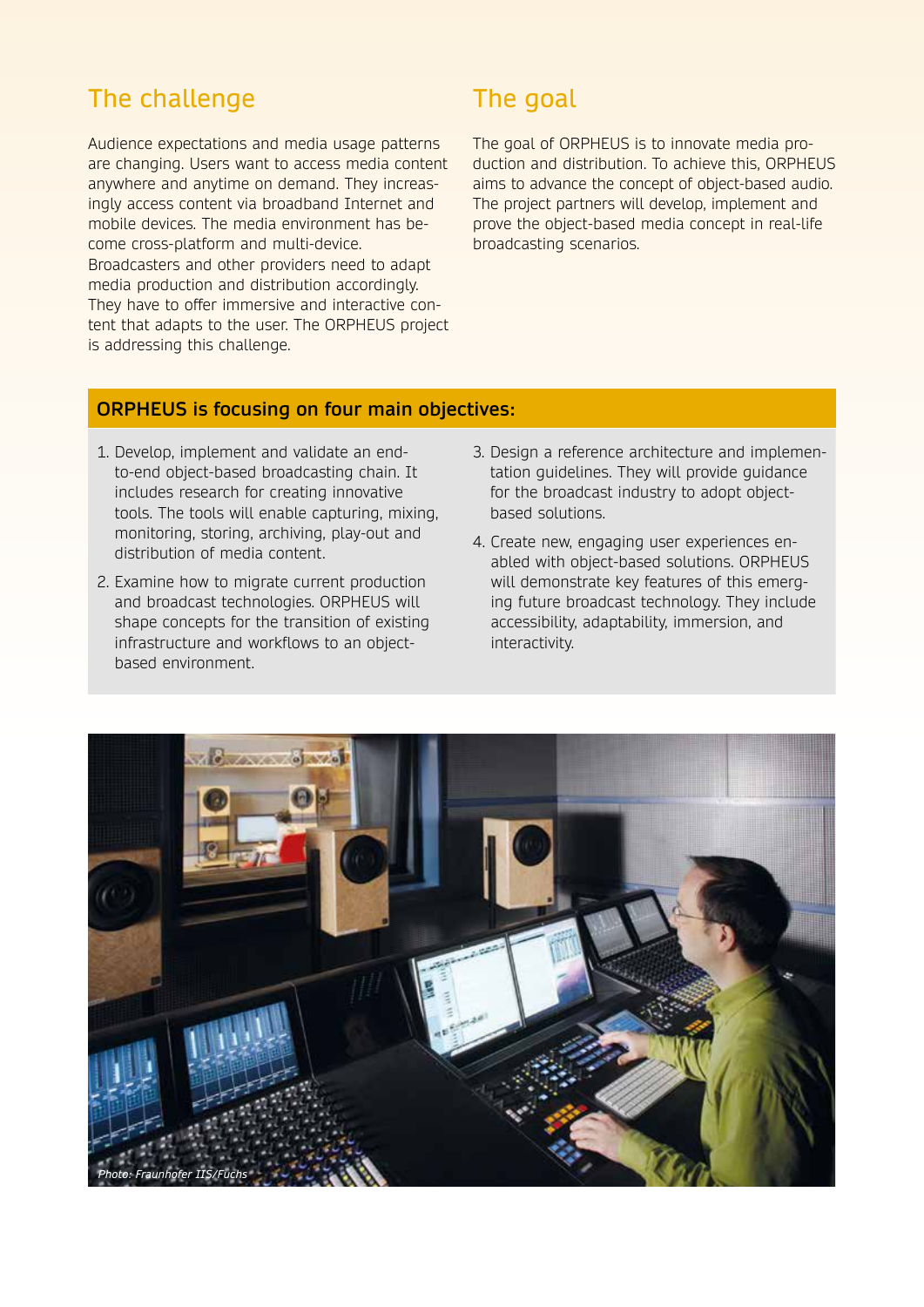# Technical approach

The technical basis of ORPHEUS is object-based audio. In the object-based audio concept, media content is a set of media objects. Meta data describe their relationships. It allows the assembly of individual media assets more adaptively and effectively. As a result, ORPHEUS will create new user experiences.

ORPHEUS looks at the whole audio chain. It includes production, storage, and play-out as well as distribution and reception. The ORPHEUS approach is based on a reference architecture. It specifies interfaces and components for endto-end production. The architecture is used to implement several media-production pilots.



## Expected impacts

ORPHEUS will provide a consistent solution to the increasing demands of media production. Its object-based concept will support the transition from legacy to immersive, non-linear media usage.

The ORPHEUS results will support the progress of broadcasting. Thus, they will strengthen the competitiveness of the Europe's entertainment and media production sector.

End users will benefit from the results through a new media experience. They will be able to access, interact and engage with media content anytime and anywhere, according to their individual preferences and contexts.